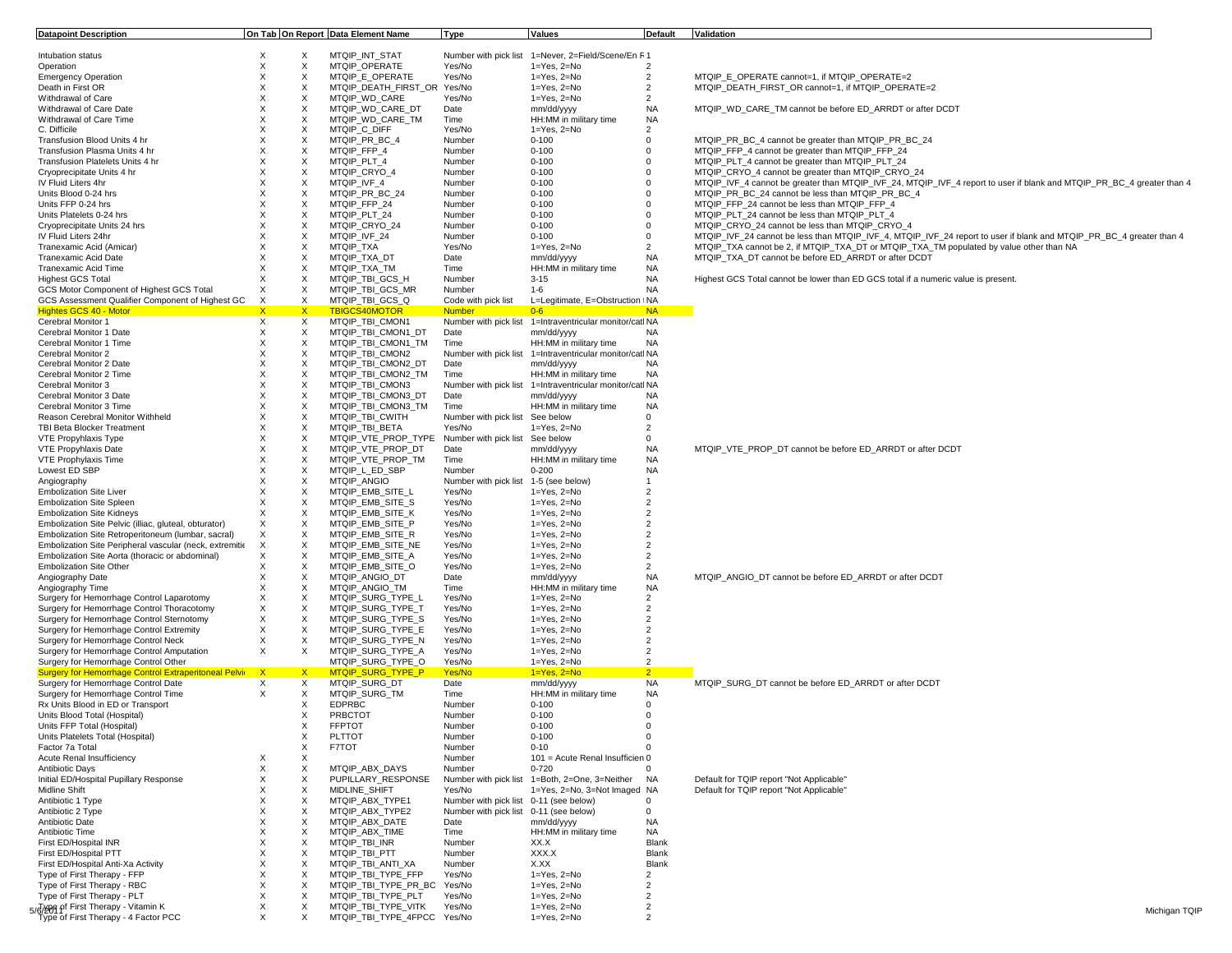| Type of First Therapy - 3 Factor PCC     | X | x | MTQIP TBI TYPE 3FPCC Yes/No  |        | $1 = Yes. 2 = No$      | 2              |
|------------------------------------------|---|---|------------------------------|--------|------------------------|----------------|
| Type of First Therapy - Antifibrinolytic | X | X | MTQIP TBI TYPE ANTIFB Yes/No |        | $1 = Yes. 2 = No$      | 2              |
| Type of First Therapy - Desmopressin     | X | X | MTQIP TBI TYPE DESMO Yes/No  |        | $1 = Yes$ , $2 = No$   | 2              |
| Type of First Therapy - Protamine        | X | X | MTQIP TBI TYPE PROT          | Yes/No | $1 = Yes$ , $2 = No$   | 2              |
| Type of First Therapy - HD/CRRT          | X | X | MTQIP_TBI_TYPE HD            | Yes/No | $1 = Yes$ , $2 = No$   | $\overline{2}$ |
| Type of First Therapy - Charcoal         | X | X | MTQIP TBI TYPE CHAR          | Yes/No | $1 = Yes$ , $2 = No$   | 2              |
| Type of First Therapy - Mono Ab          | X | X | MTQIP TBI TYPE MONAB Yes/No  |        | $1 = Yes$ , $2 = No$   | 2              |
| Type of First Therapy - Factor Xa        | X | X | MTQIP TBI TYPE FXA           | Yes/No | $1 = Yes$ , $2 = No$   | 2              |
| Type of First Therapy - Other            | X | X | MTQIP TBI TYPE OTHER Yes/No  |        | $1 = Yes$ , $2 = No$   | $\overline{2}$ |
| Date of First Therapy - FFP              | X | X | MTQIP TBI DATE FFP           | Date   | mm/dd/yyyy             | <b>NA</b>      |
| Date of First Therapy - RBC              | X | X | MTQIP_TBI_DATE_PR_BC         | Date   | mm/dd/yyyy             | NA             |
| Date of First Therapy - PLT              | X | X | MTQIP TBI DATE PLT           | Date   | mm/dd/yyyy             | <b>NA</b>      |
| Date of First Therapy - Vitamin K        | X | X | MTQIP TBI DATE VITK          | Date   | mm/dd/yyyy             | <b>NA</b>      |
| Date of First Therapy - 4 Factor PCC     | X | X | MTQIP TBI DATE 4FPCC         | Date   | mm/dd/yyyy             | <b>NA</b>      |
| Date of First Therapy - 3 Factor PCC     | X | X | MTQIP_TBI_DATE_3FPCC         | Date   | mm/dd/yyyy             | <b>NA</b>      |
| Date of First Therapy - Antifibrinolytic | X | X | MTQIP_TBI_DATE_ANTIFB        | Date   | mm/dd/yyyy             | <b>NA</b>      |
| Date of First Therapy - Desmopressin     | X | X | MTQIP TBI DATE DESMO         | Date   | mm/dd/yyyy             | <b>NA</b>      |
| Date of First Therapy - Protamine        | X | X | MTQIP TBI DATE PROT          | Date   | mm/dd/yyyy             | <b>NA</b>      |
| Date of First Therapy - HD/CRRT          | X | X | MTQIP TBI DATE HD            | Date   | mm/dd/yyyy             | <b>NA</b>      |
| Date of First Therapy - Charcoal         | X | X | MTQIP_TBI_DATE_CHAR          | Date   | mm/dd/yyyy             | <b>NA</b>      |
| Date of First Therapy - Mono Ab          | X | X | MTQIP TBI DATE MONAB Date    |        | mm/dd/yyyy             | <b>NA</b>      |
| Date of First Therapy - Factor Xa        | X | X | MTQIP TBI DATE FXA           | Date   | mm/dd/yyyy             | <b>NA</b>      |
| Date of First Therapy - Other            | X | X | MTQIP TBI DATE OTHER         | Date   | mm/dd/yyyy             | <b>NA</b>      |
| Time of First Therapy - FFP              | X | X | MTQIP TBI TIME FFP           | Time   | HH:MM in military time | <b>NA</b>      |
| Time of First Therapy - RBC              | X | X | MTQIP TBI TIME PR BC         | Time   | HH:MM in military time | <b>NA</b>      |
| Time of First Therapy - PLT              | X | X | MTQIP TBI TIME PLT           | Time   | HH:MM in military time | <b>NA</b>      |
| Time of First Therapy - Vitamin K        | X | X | MTQIP TBI TIME VITK          | Time   | HH:MM in military time | <b>NA</b>      |
| Time of First Therapy - 4 Factor PCC     | X | X | MTQIP TBI TIME 4FPCC         | Time   | HH:MM in military time | NA             |
| Time of First Therapy - 3 Factor PCC     | X | X | MTQIP TBI TIME 3FPCC         | Time   | HH:MM in military time | <b>NA</b>      |
| Time of First Therapy - Antifibrinolytic | X | X | MTQIP TBI TIME ANTIFB        | Time   | HH:MM in military time | <b>NA</b>      |
| Time of First Therapy - Desmopressin     | X | X | MTQIP TBI TIME DESMO         | Time   | HH:MM in military time | NA             |
| Time of First Therapy - Protamine        | X | X | MTQIP TBI TIME PROT          | Time   | HH:MM in military time | NA             |
| Time of First Therapy - HD/CRRT          | X | X | MTQIP TBI TIME HD            | Time   | HH:MM in military time | <b>NA</b>      |
| Time of First Therapy - Charcoal         | X | X | MTQIP TBI TIME CHAR          | Time   | HH:MM in military time | <b>NA</b>      |
| Time of First Therapy - Mono Ab          | X | X | MTQIP_TBI_TIME_MONAB         | Time   | HH:MM in military time | <b>NA</b>      |
| Time of First Therapy - Factor Xa        | X | X | MTQIP TBI TIME FXA           | Time   | HH:MM in military time | NA             |
| Time of First Therapy - Other            | X | X | MTQIP TBI TIME OTHER         | Time   | HH:MM in military time | <b>NA</b>      |

## **NON-CUSTOM ELEMENT VALIDATION**

## **PICK LIST OPTIONS**

Reason Cerebral Monitor Withheld 0=Not Known/Not Recorded 1=Decision to withhold life sustaining measures 2=Death prior to correction of coagulopathy 3=Expected to improve within 8 hours due to effects of alcohol and/or drugs 4=Operative evacuation with improvement post-op 5=No ICP because of coagulopathy 6=Attempt made, but unsuccessful due to technical issues 7=Neurosurgical discretion

VTE Propyhlaxis Type 0=Not Known/Not Recorded 1=Heparin (RETIRED 2019) 5=None 6=LMWH (Dalteparin, Enoxaparin, etc.) 7=Direct Thrombin Inhibitor (Dabigatran, etc.) 8=Oral Xa Inhibitor (Rivaroxaban, etc.) 9=Coumadin (Keep in MTQIP and maps to Other for 2019 NTDS submissions) 10=Other 11=Unfractionated Heparin (UH)

Angiography 1=None 2=Angiogram only 3=Angiogram with embolization 4=Angiogram with stenting 5=Angiogram with embolization and stent graft

Embolization Site 1=Liver 2=Spleen 3=Kidneys 4=Pelvic (illiac, gluteal, obturator) 5=Retroperitoneum (lumbar, sacral) 6=Peripheral vascular (neck, extremities) 7=Aorta (thoracic or abdominal) 8=Other

Complication CPR Complication location cannot be empty for CPR as complication